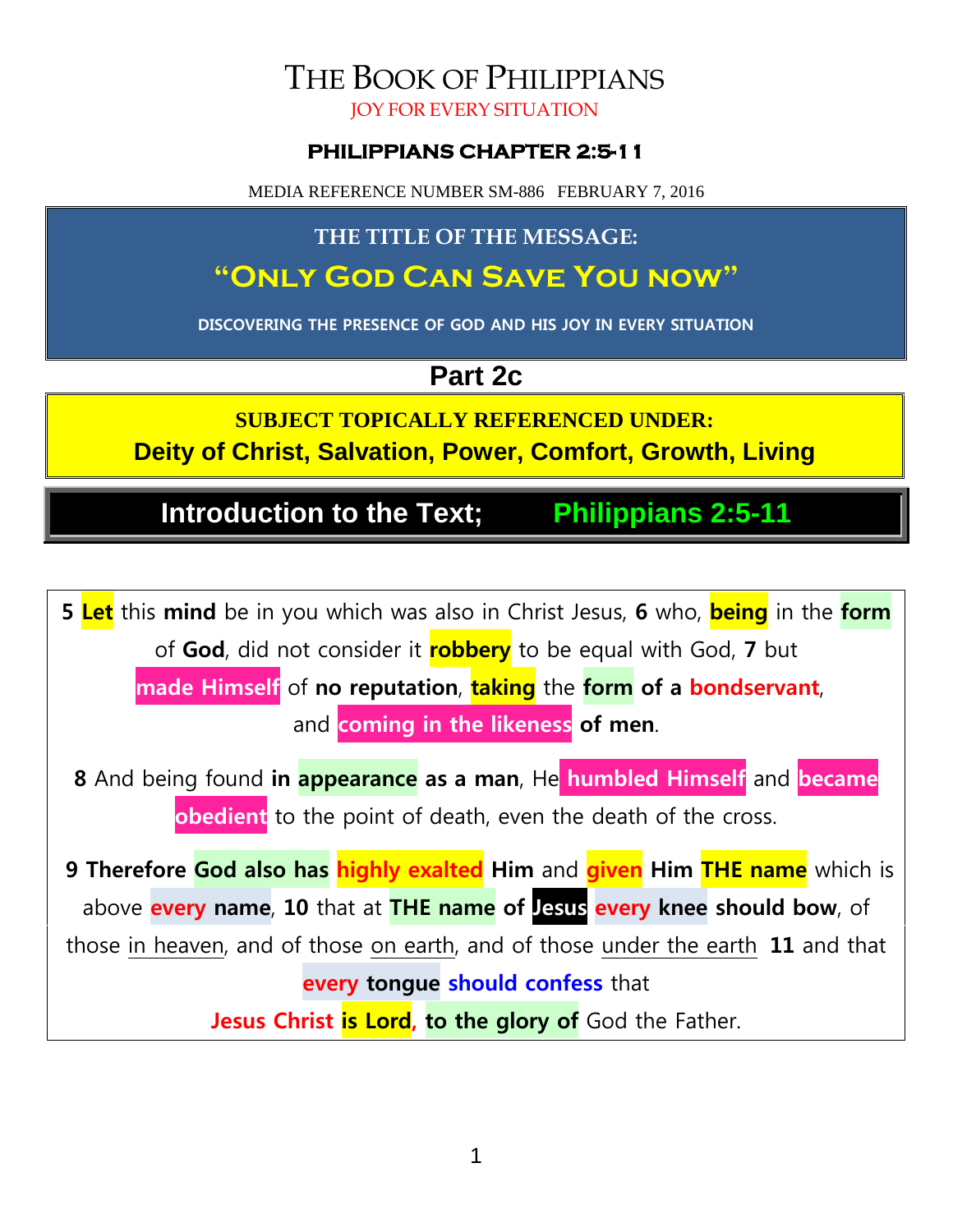## **Only God Can Save You Now**

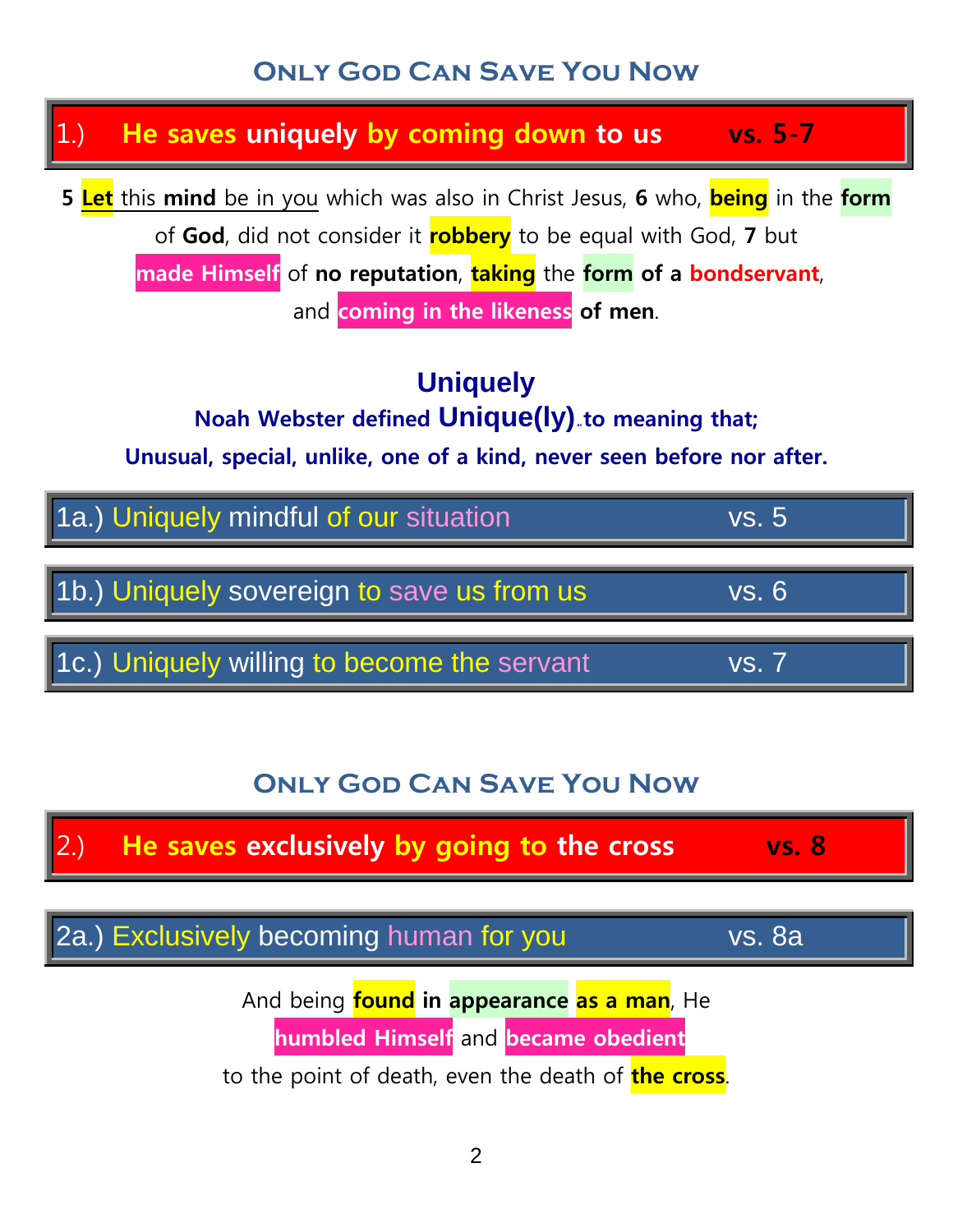# **Only God Can Save You Now He Saves Exclusively by Going to The Cross**

2b.) Exclusively performing what you never could vs. 8b

He **humbled Himself** and **became obedient**

2c.) Exclusively suffering in your place vs. 8c

to the point of death, even the death of **the cross**.

to the point of death,

even the death of **the cross**.

## **This, "to the point of"** means **to go all the way**. To leave no

stone unturned, to go to the limit and then further on.

#### **Colossians 1:19-22**

For it pleased the Father that **in Him** all the fullness (Godhead) should dwell, 20 and **by Him** to reconcile all things **to Himself**, **by Him**, whether things on earth or things in heaven, having made peace **through the blood of His cross**. :21 And you, who once were alienated and enemies in your mind by wicked works, yet now **He has** reconciled 22 in the body of His flesh through death, to present you holy, and blameless, and above reproach in His sight-

## **"A Bloody Work"**

## **Only once a year could the High Priest go into**

the **Holy of Holies** but not without the sacrificial blood, there he would represent

the sins of the people and would make an offering on behalf of them.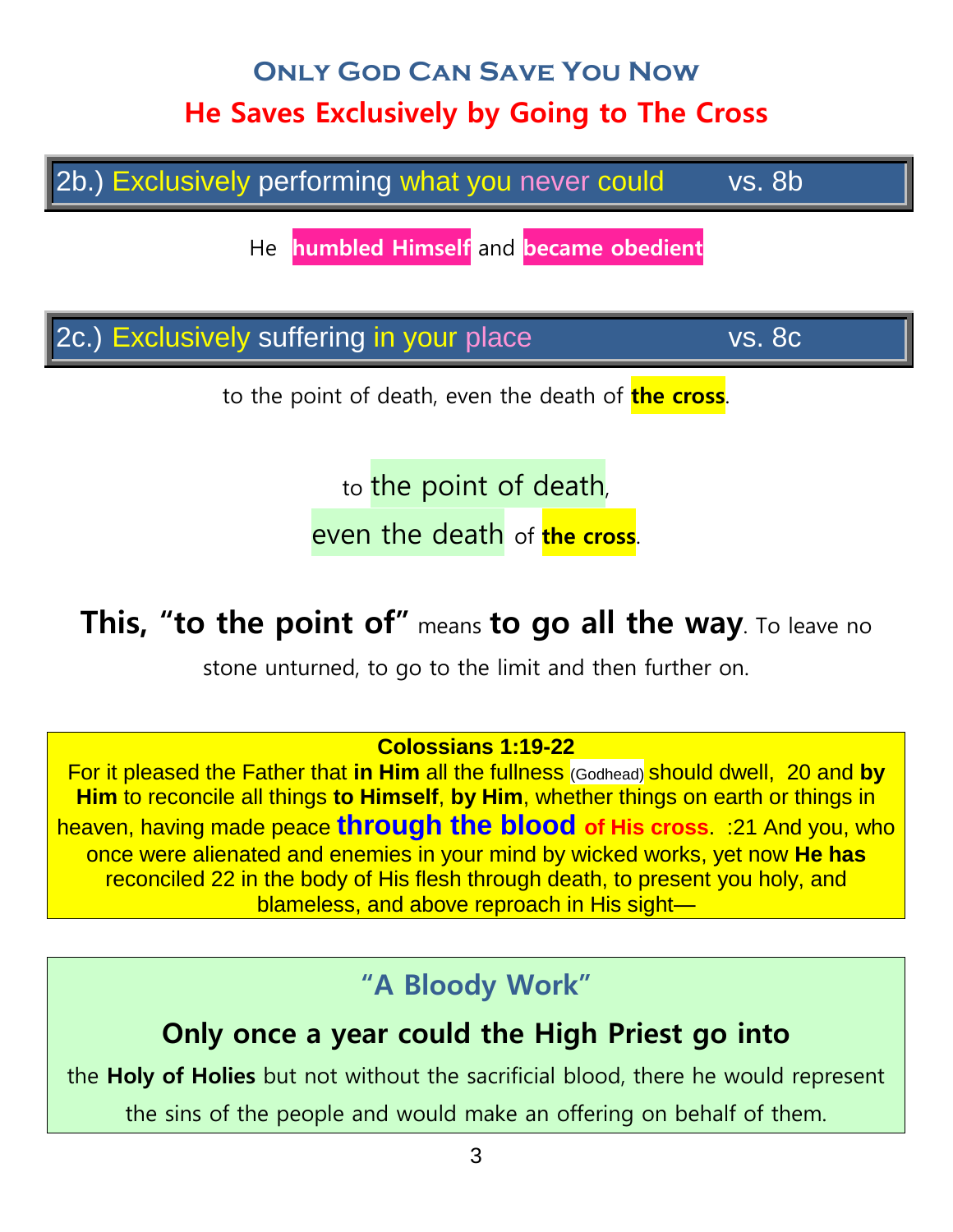#### **Matthew 27:50-51**

And Jesus cried out again with a loud voice, and yielded up His spirit. :51 Then, behold, **the veil of the temple** (60' by 4") was torn in two **from top to bottom**; and the earth quaked, and the rocks were split,

## **the tearing of the veil at the very moment of Jesus' death**

dramatically symbolized that His sacrifice, the shedding of His own blood, was such a sufficient atonement for sins that a new and everlasting way was opened up to man through Christ. It signified that now the way into the Holy of Holies was open for all people, for all time, both Jew and Gentile.

## **When Jesus died, the veil was torn, and God moved out**

of that place never again to dwell in a temple made with hands

## **this is exactly what every jew understood Jesus**

to be saying when He said:

**John 14:6**

"I am the **way**, the **truth**, and the **life**. No one comes to the Father **except through Me**.

The Priest walked in with the representation of Death – The Blood. The Priest walked out with the assurance of Forgiveness - The Life

# **through the blood of His cross**

like the blood on the lintel-header and the door posts

in Egypt. Like the blood of all the ancient sacrifices of old –

**Jesus is the Fulfillment of the all.** 

**By sin, man was driven out of Paradise, away from the** presence and fellowship of God. God in His mercy sought, from the beginning, to restore the broken fellowship.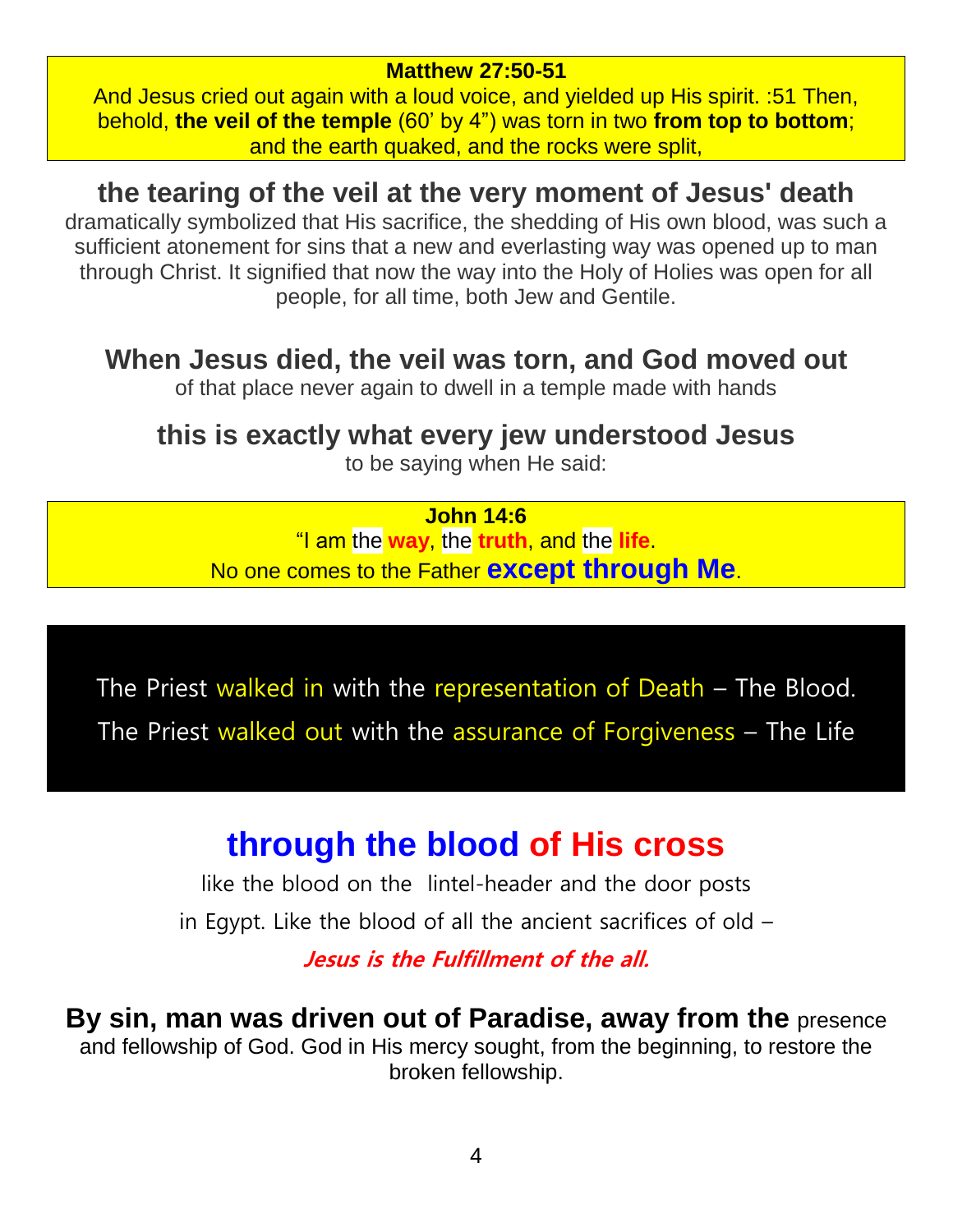# **So how does this truth work in my life?**

- 1. I can come to God with confidence through Jesus Christ.
- 2. I can draw forgiveness from the bank of grace, the river of His blood.
- 3. I can be assured that I am forgiven because of Jesus Christ alone.

#### **Hebrews 7:22-25**

So much more Jesus has become a surety of a better covenant. :23 Also there were many priests, because they were prevented by death from continuing. 24 But He, because He continues forever, has an unchangeable priesthood. 25 Therefore He is also **able to save to the uttermost** those who **come to God through Him**, since He always lives to make intercession for them.

### **Hebrews 10:19-22 NLT**

And so, dear brothers and sisters, we can boldly enter into heaven's Most Holy Place because of the blood of Jesus. 20 **By his death, Jesus opened a new and lifegiving way through the (veil) curtain into the Most Holy Place**. 21 And since we have a great High Priest who rules over God's house, 22 let us go right into the presence of God with sincere hearts fully trusting him. For our guilty consciences have been sprinkled with Christ's blood to make us clean, and our bodies have been washed with pure water. (word)

**The veil in the temple was a constant reminder that sin** rendered humanity unclean, unable and unfit to be in the presence of God.

## **God Says – We Have Sinned. We Need Him Now !**

**Here's a mini "lightning round" of verses;**

### **Romans 3:23**

for all have sinned and fall short of the glory of God,

#### **Galatians 5:19-21 NLT**

When you follow the desires of your sinful nature, the results are very clear: sexual immorality, impurity, lustful pleasures, 20 idolatry, sorcery, hostility, quarreling, jealousy, outbursts of anger, selfish ambition, dissension, division, 21 envy, drunkenness, wild parties, and other sins like these. Let me tell you again, as I have before, that anyone living that sort of life will not inherit the Kingdom of God.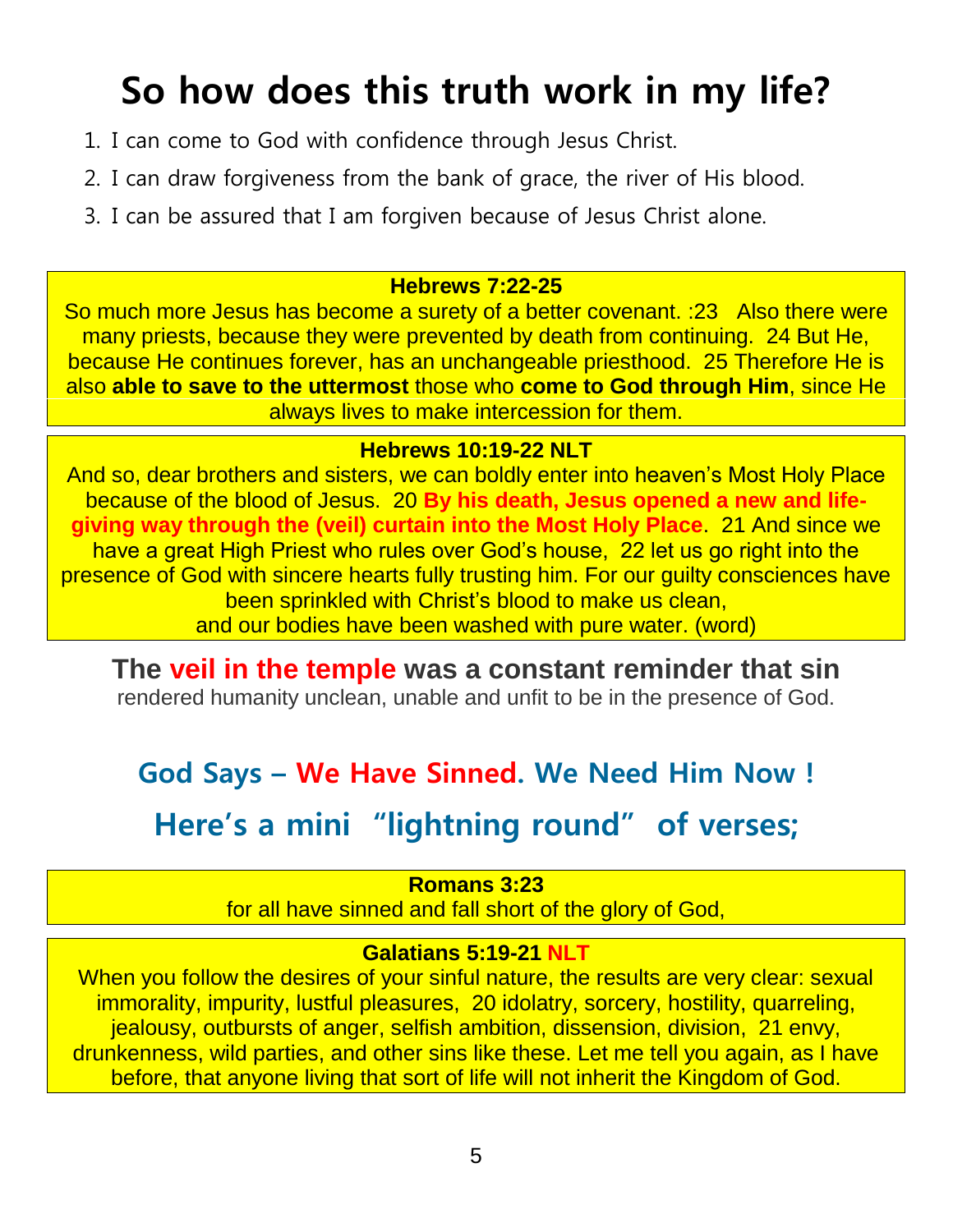#### **1 Corinthians 6:9-11**

Do you not know that the unrighteous will not inherit the kingdom of God? Do not be deceived. Neither fornicators, nor idolaters, nor adulterers, nor homosexuals, nor sodomites, 10 nor thieves, nor covetous, nor drunkards, nor revilers, nor extortioners will inherit the kingdom of God. 11 And such were some of you. But you were washed, but you were sanctified, but you were justified in the name of the Lord Jesus and by the Spirit of our God.

#### **Isaiah 59:1-2**

Behold, the LORD'S hand is not shortened, That it cannot save; Nor His ear heavy, That it cannot hear. **2** But your iniquities have separated you from your God; And your sins have hidden His face from you, So that He will not hear.

#### **Ephesians 2:1-3**

And you He made alive, who were dead in trespasses and sins, 2 in which you once walked according to the course of this world, according to the prince of the power of the air, the spirit who now works in the sons of disobedience, 3 among whom also we all once conducted ourselves in the lusts of our flesh, fulfilling the desires of the flesh and of the mind, and were by nature

children of wrath, just as the others.

### **2 Corinthians 5:17-21**

Therefore, if anyone is in Christ, he is a new creation; old things have passed away; behold, all things have become new. 18 Now all things are of God, who has reconciled us to Himself through Jesus Christ, and has given us the ministry of reconciliation, 19 that is, that God was in Christ reconciling the world to Himself, not imputing their trespasses to them, and has committed to us the word of reconciliation. :20 Now then, we are ambassadors for Christ, as though God were pleading through us: we implore you on Christ's behalf, be reconciled to God. 21 For He made Him who knew no sin to be sin for us, that we might become the righteousness of God in Him.

#### **Ephesians 2:16**

and that He might reconcile them both to God in one body through **the cross**, thereby putting to death the enmity.



even the death of **the cross**.

## **The Nature of Crucifixion.**

**Everything about these 6 words are shocking and here's why!**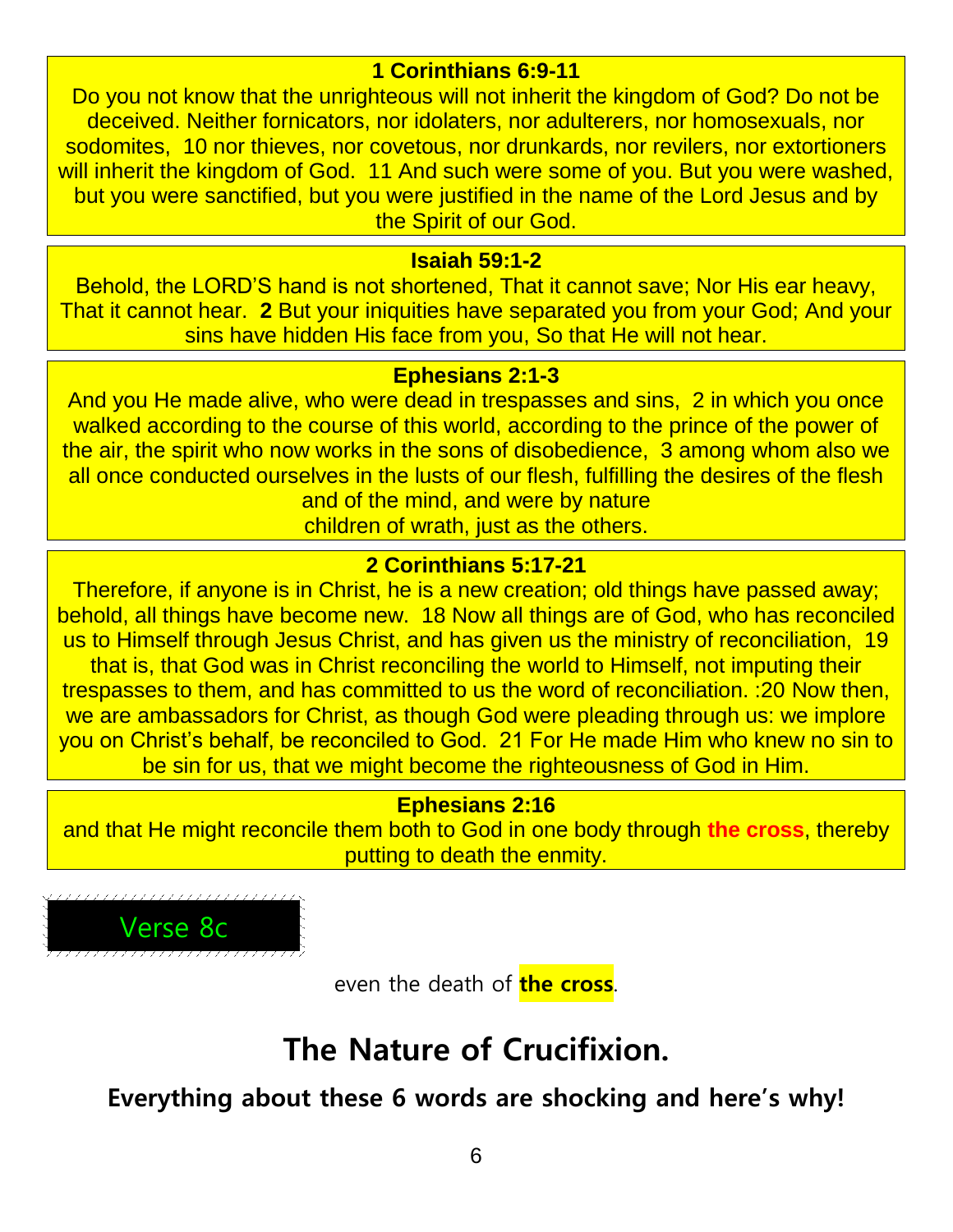## **His death wasn't by some of the other means available**

to Him. In the 1st century there was **(1)** poisoning by the drinking of a particular cocktail of deadly herbs. There was **(2)** the almost merciful act of sudden beheading. And then there was **(3**) roman crucifixion.

## **Invented by the Greeks, the Roman's enhanced it**

because there was not enough shame, embarrassment, humiliation or desecration to the condemned.

**http://www.zbrushcentral.com/attachment.php?attachmentid=392795**

It was a slow, protracted and horrible form of **"suffering to death".**

It exposed you to the elements of nature from anywhere from 2 to 5 days.

It was a form of suffering that involved the entire nervous system.

It was so ugly and violent that it had a terrifying impact on crime

## **"When shall I come and appear before God"**

was the longing sigh of the saints of the Old Covenant.

*Andrew Murray –*

"It is the sigh of many of God's children of the New Covenant who do not understand that **the way into "THE HOLIEST" has truly been opened**, and that **every child of God may, and ought**,

to have his real dwelling place there, now, here in the presence of God."

## **But what does all this mean for me?**

It means now - - that you needn't go to any church, synagogue or temple to meet with God. You can meet Him wherever you're at by calling out to Him to become your High Priest - - This Priest sets up His meeting Place in you.